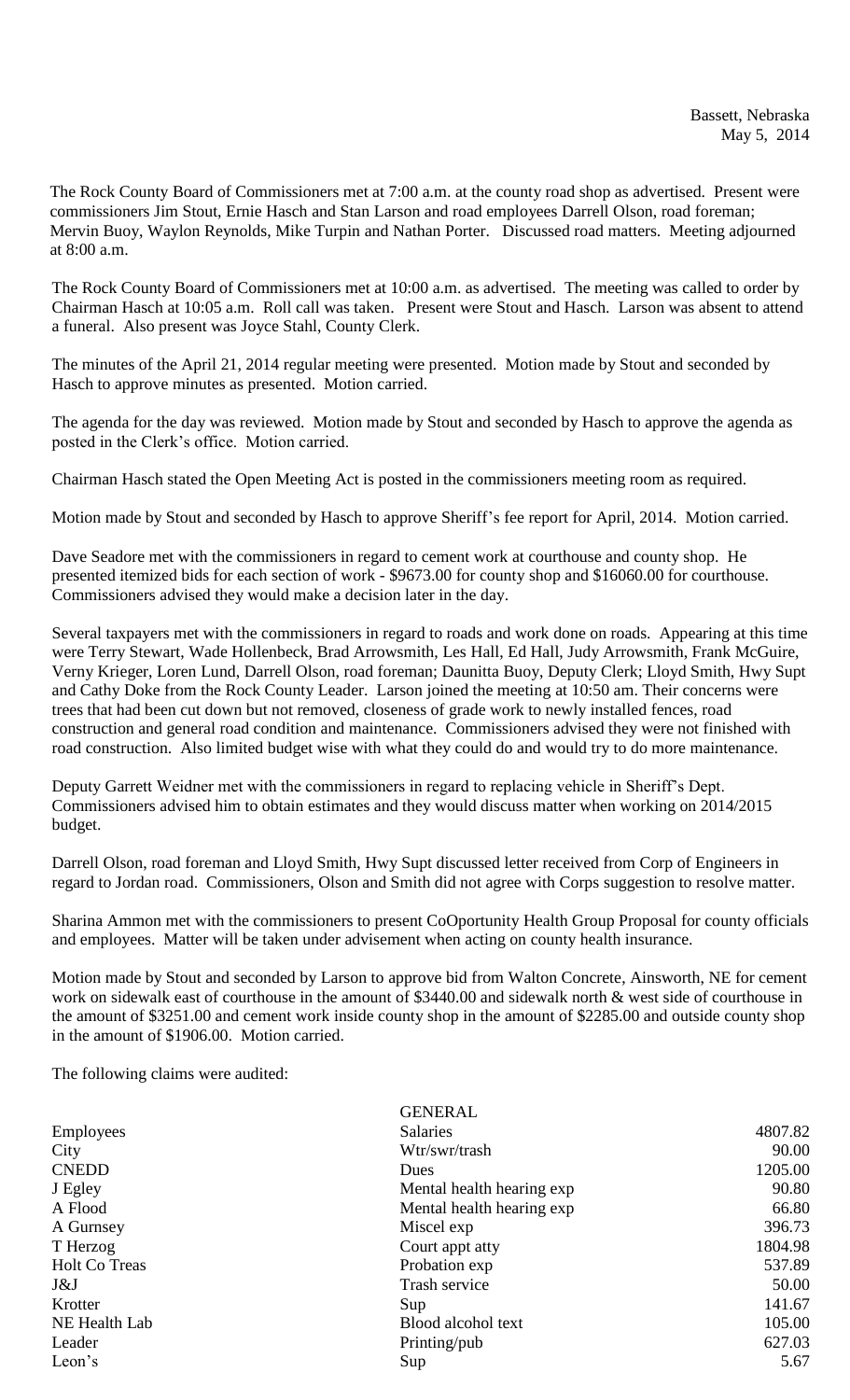| Microfilm Imaging              | Equip rent                     | 158.50  |
|--------------------------------|--------------------------------|---------|
| <b>MIPS</b>                    | Computer service               | 344.24  |
| NoEast NE Area Agency on Aging | County share                   | 1001.00 |
| <b>NPPD</b>                    | Electricity                    | 341.01  |
| V Olson                        | Mental health hearing exp      | 50.00   |
| <b>Plains Equipment Group</b>  | Parts/rep                      | 359.69  |
| <b>RC</b> Clerk                | Mat retire                     | 316.77  |
| <b>RC</b> Hospital             | Inmate health                  | 871.10  |
| <b>RC</b> Sheriff Trust        | Training                       | 100.00  |
| RC Tel                         | Service                        | 615.58  |
| M Schaffer                     | Mental health hearing exp      | 50.00   |
| <b>Sever Construction</b>      | Labor                          | 70.00   |
| <b>Simple Solutions</b>        | Labor                          | 75.00   |
| <b>RC</b> Clerk                | Mat soc sec                    | 366.31  |
| R Wright                       | Contract labor                 | 1000.00 |
|                                | <b>ROAD</b>                    |         |
| Road crew                      | Labor                          | 7553.02 |
|                                | Culverts                       | 1140.00 |
| B's Enterprises                | Wtr/swr/trash                  | 63.50   |
| City<br>J&J                    | Trash service                  | 50.00   |
| <b>MARC</b>                    |                                | 360.00  |
|                                | Grease                         |         |
| Niobrara Valley Consultants    | Miscel exp                     | 2884.70 |
| <b>NMC</b>                     | Parts/rep                      | 1072.23 |
| Northern Plains                | Iron                           | 77.37   |
| <b>NPPD</b>                    | Electricity                    | 236.69  |
| <b>RC</b> Clerk                | Mat retire                     | 509.83  |
| RC Tel                         | Service                        | 64.33   |
| <b>RC</b> Clerk                | Mat soc sec                    | 566.46  |
| Viaero                         | Service                        | 63.76   |
|                                | PRESERVATION/MODERNIZATION ROD |         |
| Microfilm Imaging              | Training/install               | 545.00  |
|                                |                                |         |
|                                | <b>LIBRARY</b>                 |         |
| Employees                      | <b>Salaries</b>                | 129.00  |
| City                           | Wtr/swr                        | 23.75   |
| Four Star Fab                  | Labor/parts                    | 101.95  |
| G&V                            | Sup                            | 52.86   |
| Greg's Heating $&AC$           | Labor/parts                    | 135.05  |
| Ingram                         | <b>Books</b>                   | 248.19  |
| <b>JT</b> Construction         | Labor                          | 15.00   |
| <b>NPPD</b>                    | Electricity                    | 69.73   |
| <b>OPC</b>                     | Sup                            | 35.71   |
| Penworthy Co                   | <b>Books</b>                   | 182.11  |
| <b>RC</b> Clerk                | Mat retire                     | 1.42    |
| RC Tel                         | Service                        | 86.10   |
| <b>Smart Apple</b>             | Sup                            | 133.51  |
| <b>RC</b> Clerk                | Mat soc sec                    | 9.87    |
| SourcGas                       | Ntl gas                        | 108.16  |
| E Teel                         | Petty cash/reg/books           | 155.30  |
|                                | 911 EMERGENCY EQUIPMENT        |         |
| CenturyLink                    | Service                        | 487.09  |
| LLC CenturyLink Comm           | Service                        | 6.71    |
| <b>Great Plains Comm</b>       | Service                        | 90.24   |
| <b>Industrial Tower</b>        | Tower rent                     | 458.45  |
| RC Tel                         | Service                        | 40.84   |
|                                |                                |         |
|                                | <b>WEED</b>                    |         |
| Employee                       | Salary                         | 675.00  |
| <b>RC</b> Clerk                | Mat retire                     | 45.56   |
| <b>RC</b> Clerk                | Mat soc sec                    | 51.64   |
|                                | <b>AMBULANCE</b>               |         |
| City                           | Rent                           | 200.00  |
| RC Ambulance Assn              | Dues/reg                       | 545.00  |
| RC Tel                         | Service                        | 46.18   |
| Turp's                         | Sup                            | 11.88   |
| T VanHouten                    | Book/lodging                   | 459.69  |
|                                |                                |         |